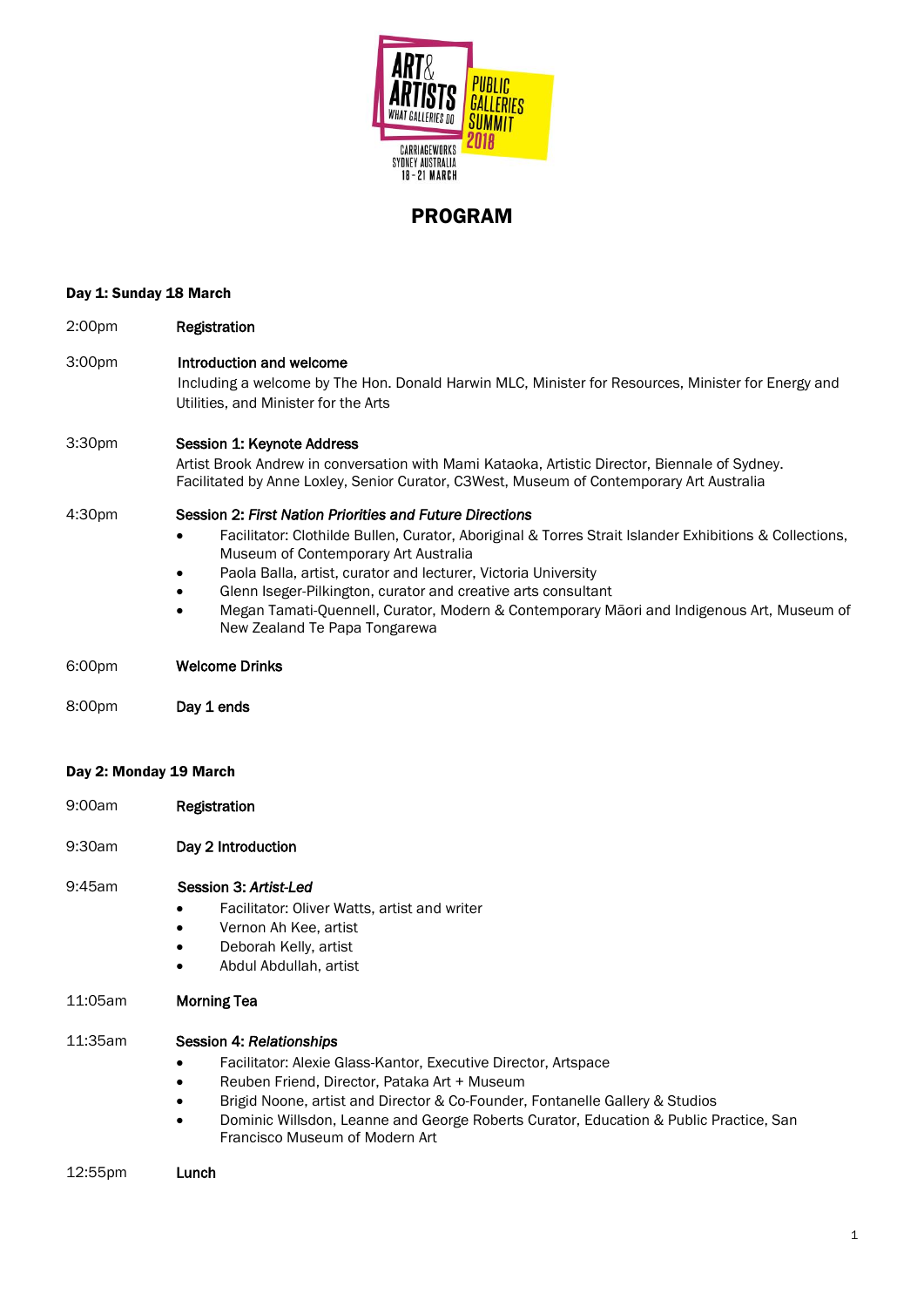## 1:55pm Session 5: Parallel Sessions

# *Audiences & Engagement*

- Facilitator: Lisa Cahill, CEO & Artistic Director, Australian Design Centre
- Marco Marcon, Artistic Director & Co-Founder, International Art Space
- Daniel Mudie Cunningham, Senior Curator Visual Arts, Carriageworks
- Jacquie Riddell, Director, Public Engagement, Art Gallery of NSW

## *New Models*

- Facilitator: Jess Cook, Managing Director and Founding Member of 107 Projects
- Grainne Brunsdon, Director, Engagement, Partnerships & Development, Create NSW
- Justine Cogan, Development Manager, Octapod
- Channon Goodwin, Director, Bus Projects

## *Space & Place*

- Facilitator: Michael Edwards, Director, Contemporary Art Tasmania
- Rebecca Coates, Director, Shepparton Art Museum
- Jim Geddes, Head, Arts & Heritage Department, Gore District Council
- Cigdem Aydemir, artist

## 3:15pm Afternoon Tea

## 3:45pm Session 6: *Sector Vision*

- Facilitator: Ben Quilty, artist
- Esther Anatolitis , Executive Director, National Association for the Visual Arts
- Julian Bowron, Chair, Galleries West and Director, Bunbury Regional Art Galleries
- Courtney Johnston, Director, Hutt City Museums and Deputy Chair, Museums Aotearoa
- Alex Marsden, National Director, Museums Australia

## 5:05pm Day 2 ends

*5:05pm- Opportunity for State groups and other meetings. Contact M&GNSW for meeting space enquiries.*

# *6:05pm*

# 6.00pm Pre-dinner drinks

4A Centre for Contemporary, Haymarket Featuring a performance work by Jason Phu

## 7:00pm Summit Dinner

Zilver [Restaurant,](http://www.zilver.com.au/) Haymarket

Curated by 4A Centre for Contemporary Asian Art in collaboration with artists Jason Phu and Louise Zhang. Featuring work by Jason Phu, Louise Zhang, Rosie Deacon and Justin Shoulder and tunes from DJ Rainbow Chan.